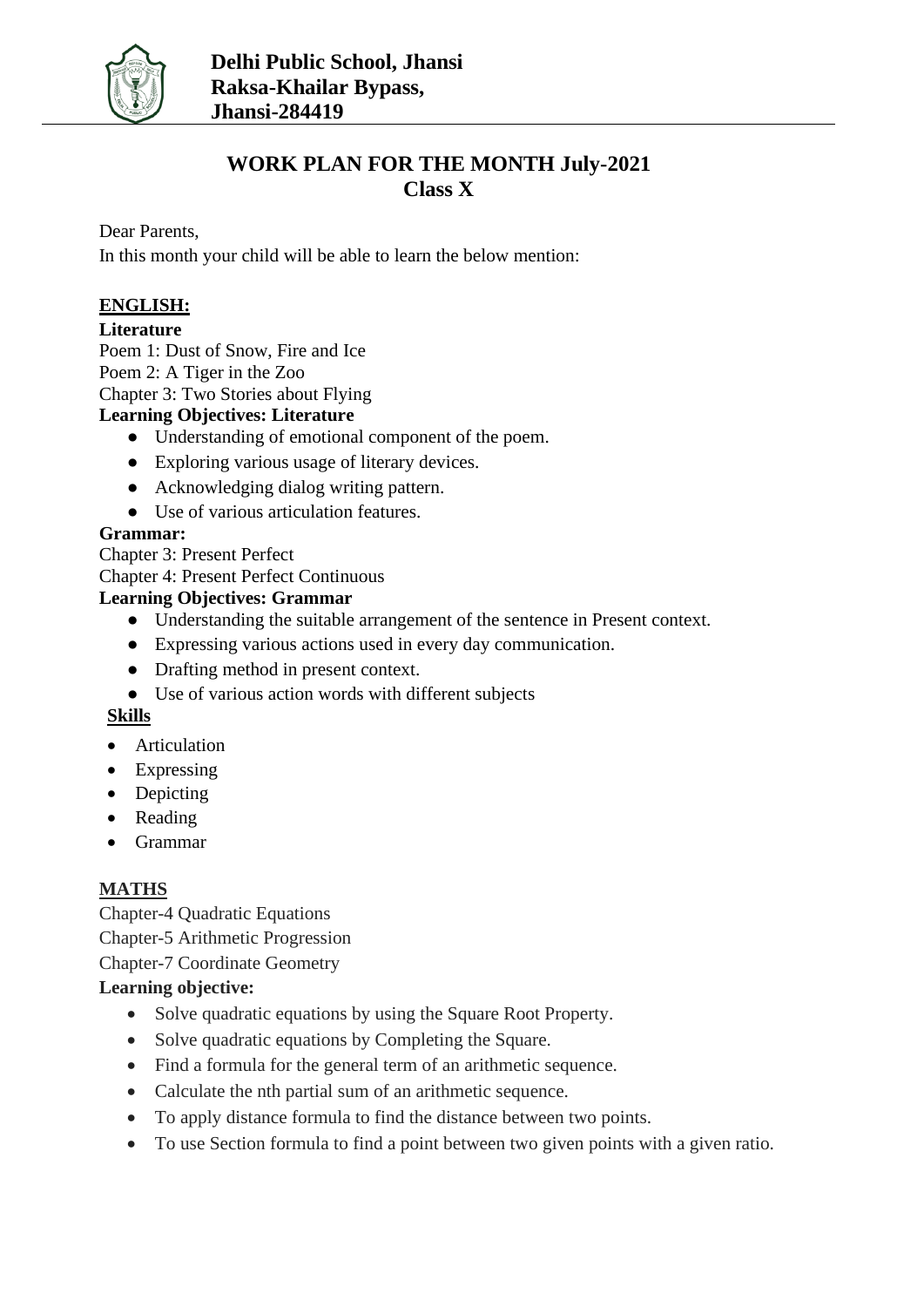## **SOCIAL STUDIES**

## **History**

Chapter 2: Nationalism in India

#### **Learning objectives**:

- How nationalism took place in Indian movements.
- Different movements from different regions of the country.
- Pros and cons and its consequences took place in that era.

## **Geography:**

Chapter 2: Forest and wild life

Chapter 3: Water resources

#### **Learning objectives**:

- Importance of biodiversity with regard flora and fauna in India.
- Analyse and conservation
- Importance of water as resource and it's use and conservation.

#### **Economics**

Chapter- Money and Credit

#### **Learning Objectives:**

- Money as a medium of
- Modern forms of money.
- Loan activities of banks
- Different credit situations
- Terms of credit
- Loan from cooperative
- Formal and informal sector credit in India
- Self help groups for the poor.

**Skills:** 1) Elaborate, 2) Reading, 3) The learners will understand the various indicators of loan activities within the country, 4) Analysing.

#### **Civics:**

Chapter 3 Democracy and Diversity **Learning Objectives:**

- A story from Mexico Olympics
- Differences, similarities, divisions
- Origin of social differences
- Overlapping and cross cutting differences
- Politics of social divisions
- Three determinants

**Skills**: 1) Reading, 2) Discussion, 3)Analysing 4)Appreciate the need to know the social differences and how to overcome these.

#### **SCIENCE**

#### **Physics**

Chapter: 10: Light (Refraction) Chapter: 11: Human Eye & Colourful World **Learning Objectives**:

● Understanding phenomenon of refraction, reasons for it, refractive index (absolute and relative refractive index and their formulae), Real and apparent depth, Laws of refraction,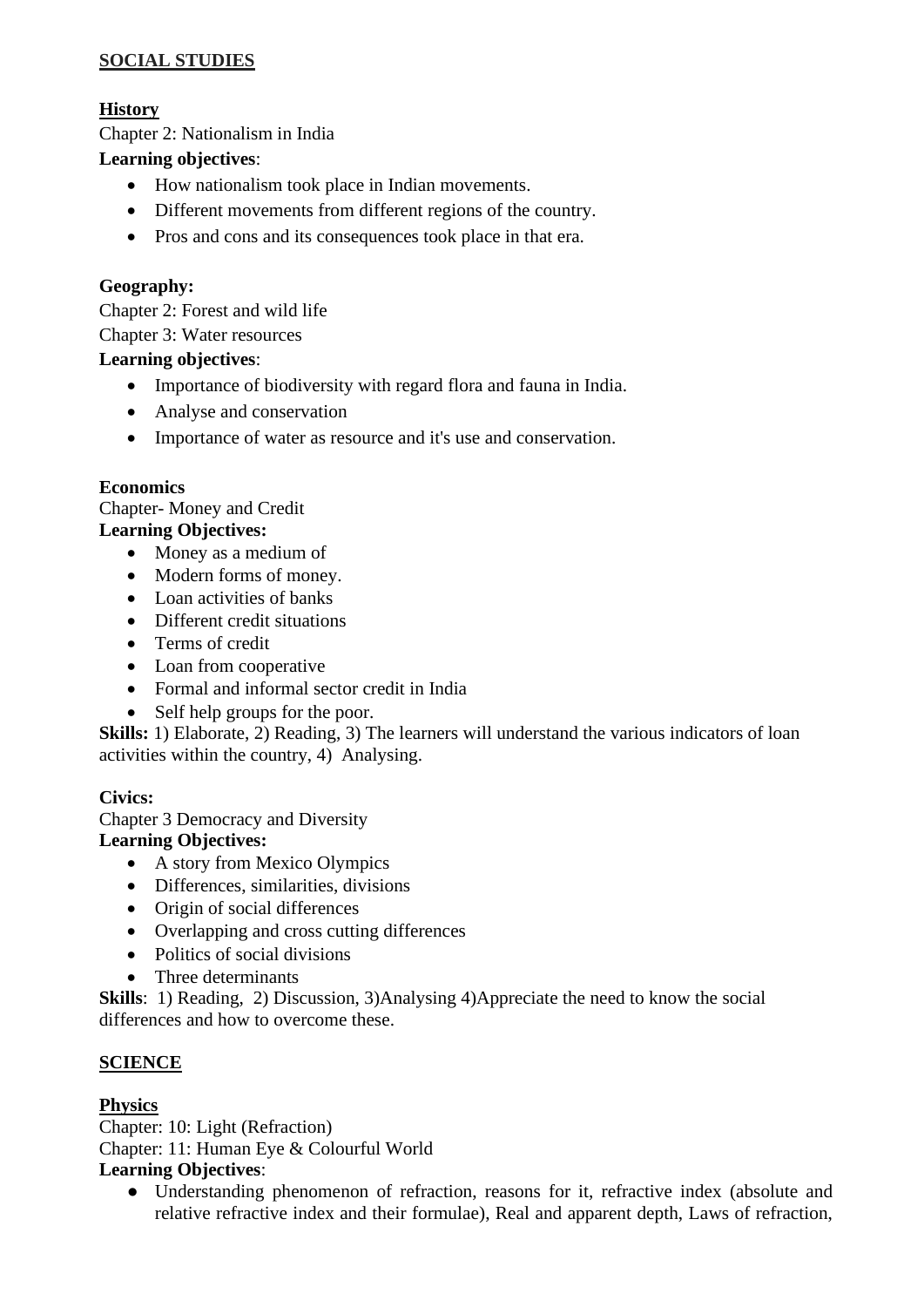study of refraction through Glass Slab (experimentally, followed by theoretical deliberations).

- Understanding terms specific to Spherical Lenses: Centre of curvature, radius of curvature, Focus and focal Length, Pole and aperture of the mirror. How these terms differentiate from those of the spherical Mirrors and reasons thereof.
- Image formation specific to Convex and Concave Lenses for different positions of the objects: comparing and differentiating them from those of Concave & Convex Mirrors respectively.
- Sign conventions with respect to Convex and Concave Lenses and explanation of how different values will take a positive sign and certain other values will take a negative sign. Understanding these from a comparative point of view against Concave & Convex mirror, respectively.
- Mirror formula and Magnification in spherical mirrors and numerical problems based on them for practice and complete understanding of concepts. Understanding them against those of the spherical mirrors.
- How human-eye works (structure & functions) and forms images on retina: concept of Power of accommodation & Least distance of distinct vision.
- Understanding defects of eye: kinds, reasons  $\&$  remedies with explanations
- Refraction of Light thru Glass prism (experimental treatise followed by theoretical explanations) and the associated concept of diffraction of light together with phenomenon of rainbow formation.
- Atmospheric Refraction: how is it different from other modes of refraction. Cause & effect of Atmospheric Refraction: Twinkling of stars, Early sunrise and delayed sunset. Scattering of light: reasons of occurrences: how is it different from atmospheric refraction? Effects of Scattering of light: Tyndal effect, Why sky looks blue, Why is color of sun crimson during sunrise and sunset as against the color of light during the day (at noon).

#### **Skills**:

- Enhancing cognitive Thinking (thru experiential  $&$  contextualized learning).
- Application of concept learnt in solving problems.
- Learning by self-questioning, applying reason & making logical conclusions.
- Making close observations, Analyzing and drawing Inferences

## **Biology**

Chapter-Life processes

(According to NCERT Science, Chapter number-6)

Topic -Transportation and excretion

Chapter-Control and coordination (according to NCERT Science, chapter number is -7)

Topic -Animal nervous system

#### **Learning objectives -**

- function of different type of blood cells.
- Differences between Arteries and veins
- Diagrammatic structure of heart
- Description of blood circulation in human body
- Anatomical structure of kidney.
- Name of various type of excretory organs in different type of organisms.
- Diagrammatic structure of Nephron.
- What is Reflex action?
- Function of various parts of Human brain
- Diagrammatic structure of neuron
- Definition of synapse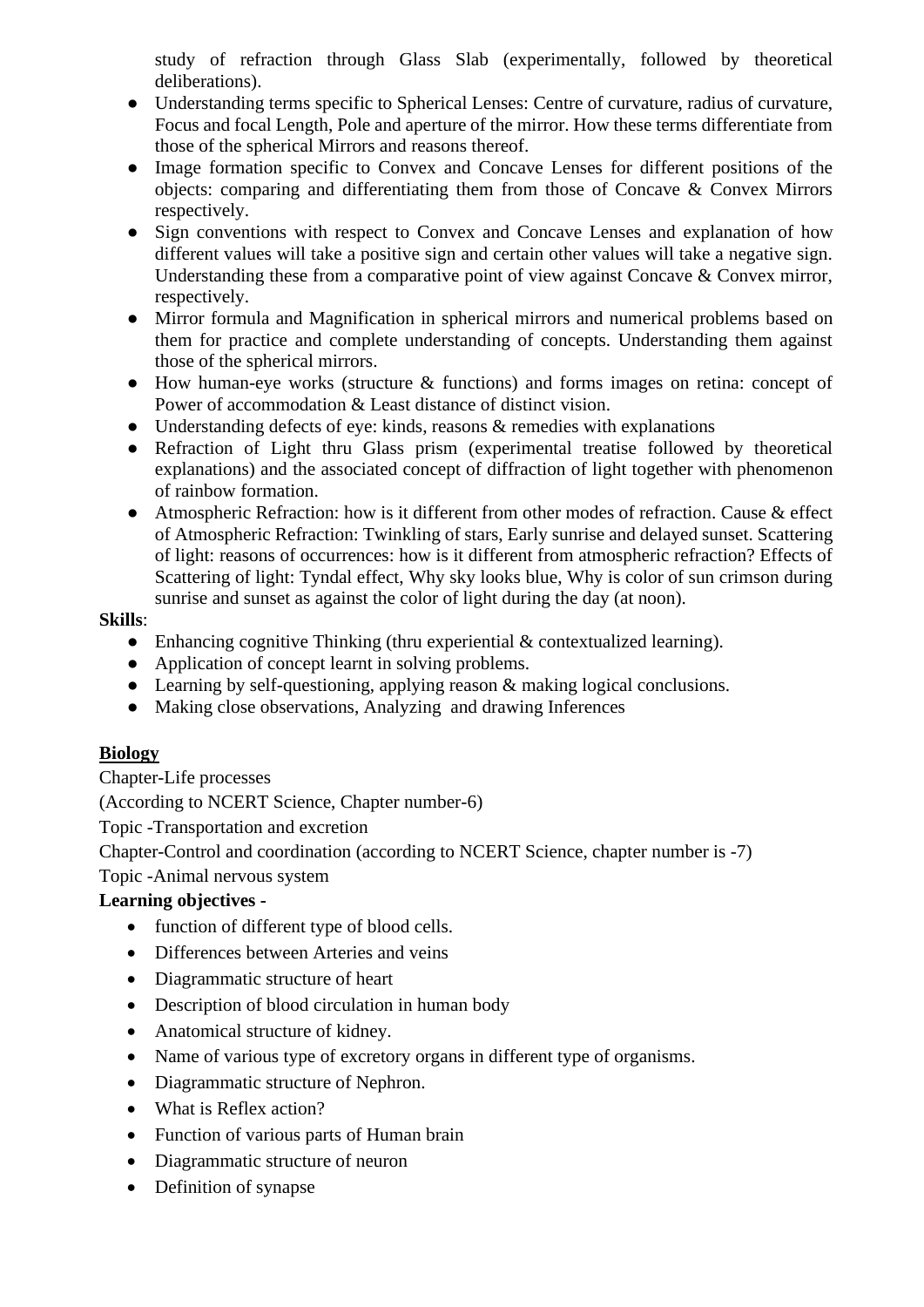## **Chemistry**

Chapter 2: Acids, bases and salts

## **Learning objectives**

- Students will revise about acids, bases and salts.
- Physical and chemical properties of acids and bases.
- Different types of salts, preparation and its uses.

## **HINDI**

**क्षितिज -** गद्य पाठ 2: बालगोबबन भगत

काव्य पाठ 4: उत्साह अट नहीं रही

**कृतिका -**जॉजज पींचम की नाक

## **व्यवहारिक ज्ञान-**

```
विद्यार्थियों को देश में व्याप्त कुरीतियों एवं रूढ़िवादी को दूर करने के लिए प्रेरित आर करना I
विद्यार्थियों को प्राकृतिक सौंदर्य से परिचित कराना
```
## **COMPUTER**

Chapter- More on HTML Chapter-CSS **Learning Objectives**

- Tables in HTML
- Links in HTML
- Frames in HTML
- Use of CSS
- Difference between CSS and HTML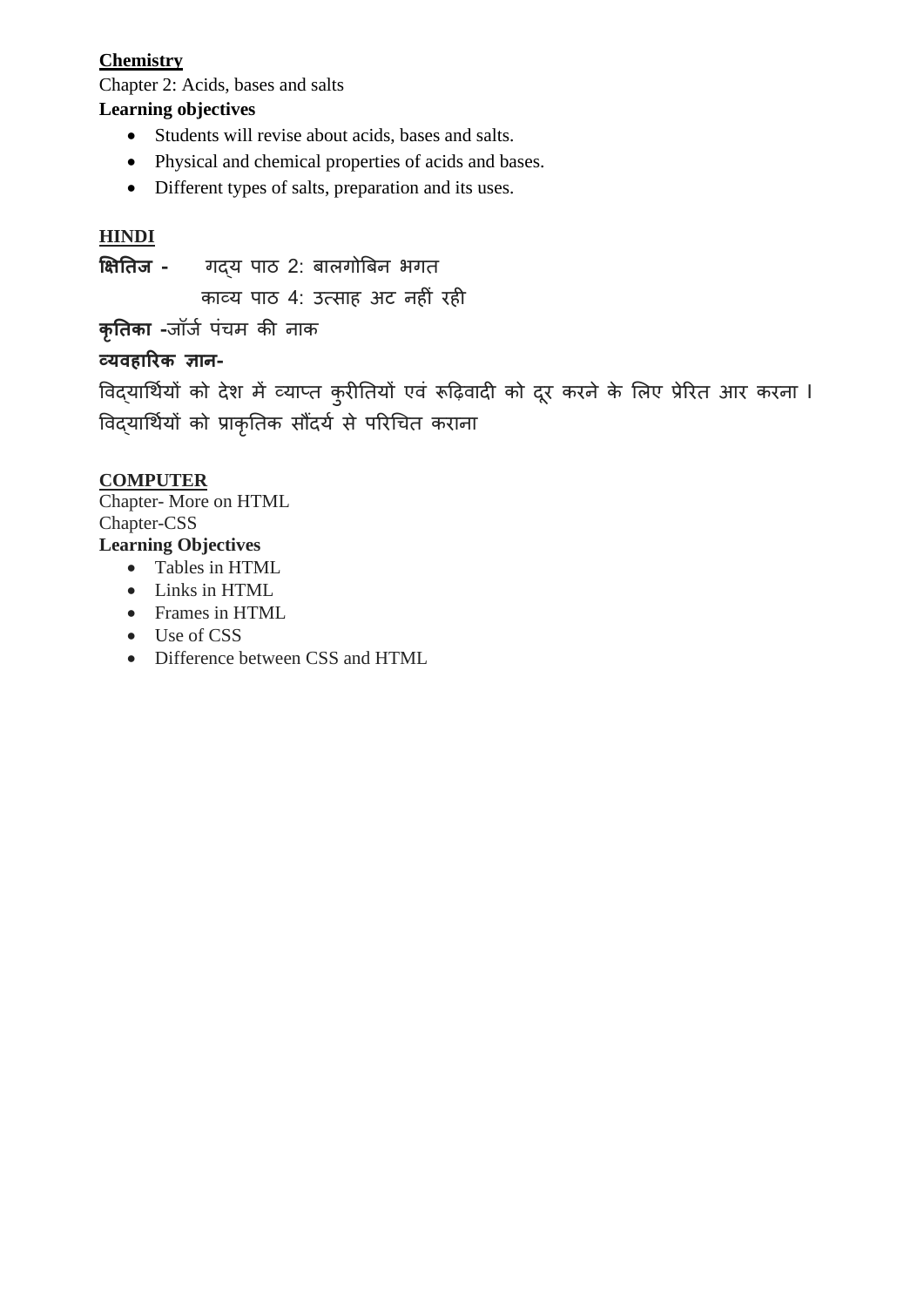#### **ACTIVITIES OF THE MONTH English Poem**

#### **The Ball Poem**

What is the boy now, who has lost his ball, What, what is he to do? I saw it go Merrily bouncing, down the street, and then Merrily over — there it is in the water!

No use to say 'O there are other balls': An ultimate shaking grief fixes the boy As he stands rigid, trembling, staring down All his young days into the harbour where His ball went. I would not intrude on him; A dime, another ball, is worthless. Now He senses first responsibility

In a world of possessions. People will take Balls, balls will be lost always, little boy. And no one buys a ball back. Money is external.



He is learning, well behind his desperate eyes, The epistemology of loss, how to stand up Knowing what every man must one day know And most know many days, how to stand up.

**दोहा**

(1) **तिनका कबह ुँना तनन्ददये, जो पाुँवन िि होय,** 

**कबह ुँउड़ी आुँखिन पडे, िो प़ीि घनेिी होय।**

**अर्थ** :- कबीर कहते हैं कि एक छोटे से तिनके की भी कभी निंदा न करो जो तुम्हारे पांवों के नीचे दब जाता है। यदि कभी वह तिनका उड़कर आँख में आ गिरे तो कितनी गहरी पीड़ा होती है!

(2) **जब मैंर्ा िब हिी नहीीं, अब हिी हैमैंनाही ।**

**सब अुँधियािा ममट गया, दीपक देिा माही ।।**

**अर्थ** :- जब मैंअपने अहींकार में डूबा था – तब प्रभुको न देख पाता था – लेककन जब गुरु ने ज्ञान का दीपक मेरे भीतर प्रकाशित किया तब अज्ञान का सब अन्धकार मिट गया - ज्ञान की ज्योति से अहंकार जाता रहा और ज्ञान के आलोक में प्रभु को पाया।